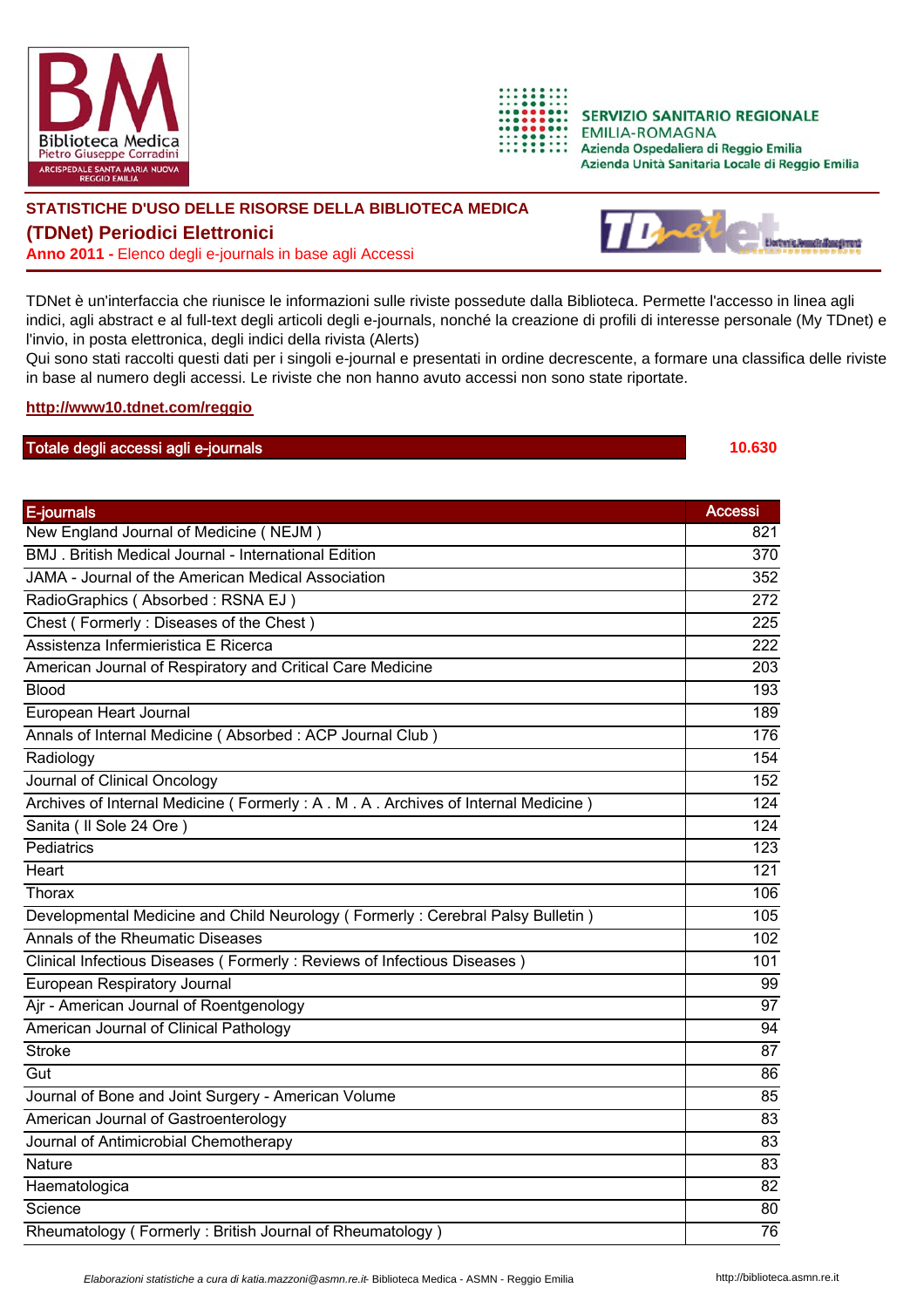| E-journals                                                                                                    | <b>Accessi</b>  |
|---------------------------------------------------------------------------------------------------------------|-----------------|
| Giornale Italiano Di Cardiologia                                                                              | 75              |
| Annals of Oncology                                                                                            | 73              |
| Physics in Medicine and Biology                                                                               | 73              |
| Emergency Medicine Journal (Formerly: Journal of Accident and Emergency Medicine)                             | $\overline{72}$ |
| Thyroid                                                                                                       | 72              |
| Modern Pathology                                                                                              | 68              |
| Journal of Clinical Pathology                                                                                 | 64              |
| Journal of Neurosurgery                                                                                       | 64              |
| Journal of Rheumatology                                                                                       | 60              |
| Archives of Pathology and Laboratory Medicine                                                                 | 59              |
| Leukemia                                                                                                      | 59              |
| Radiologia Medica, La                                                                                         | 59              |
| Endoscopy                                                                                                     | 58              |
| <b>Thrombosis and Haemostasis</b>                                                                             | 58              |
| Gazzetta Ufficiale Parte I Tipo A                                                                             | 56              |
| Professioni Infermieristiche                                                                                  | 56              |
|                                                                                                               | 54              |
| <b>Brain</b>                                                                                                  |                 |
| Infection Control and Hospital Epidemiology (Formerly: Infection Control)<br>Archives of Disease in Childhood | 54              |
|                                                                                                               | 52              |
| Diagnostic Histopathology (Formerly: Current Diagnostic Pathology)                                            | 50              |
| Informazioni Sui Farmaci                                                                                      | 50              |
| Nature Clinical Practice Rheumatology (Now: Nature Reviews Rheumatology)                                      | 50              |
| <b>Clinical and Experimental Rheumatology</b>                                                                 | 48              |
| Archives of Neurology (Formerly: Ama Archives of Neurology)                                                   | 46              |
| <b>Diabetes Care</b>                                                                                          | 45              |
| Monaldi Archives for Chest Diseases . Pulmonary Series                                                        | 45              |
| Journal of Bone and Joint Surgery - British Volume                                                            | 44              |
| Journal of Ultrasound in Medicine                                                                             | 44              |
| Journal of Neurology, Neurosurgery and Psychiatry (Formerly: Journal of Neurology and                         |                 |
| Psychiatry)                                                                                                   | 41              |
| Archives of Disease in Childhood - Fetal and Neonatal Edition                                                 | 40              |
| Cochrane Database of Systematic Reviews (CDSR)                                                                | 39              |
| Minerva Anestesiologica                                                                                       | 39              |
| American Journal of Neuroradiology                                                                            | 38              |
| Journal of Clinical Endocrinology and Metabolism, the                                                         | 38              |
| Journal of Infectious Diseases                                                                                | 38              |
| Nursing Oggi                                                                                                  | 37              |
| Archives of Dermatology (1960)                                                                                | $\overline{35}$ |
| Archives of Pediatrics and Adolescent Medicine                                                                | 35              |
| Bja: British Journal of Anaesthesia                                                                           | 35              |
| Management Infermieristico                                                                                    | 35              |
| Medicina Del Lavoro, La                                                                                       | 35              |
| Bjo: British Journal of Ophthalmology                                                                         | 33              |
| <b>Medical Physics</b>                                                                                        | 33              |
| <b>European Respiratory Review</b>                                                                            | $\overline{32}$ |
| <b>Nature Medicine</b>                                                                                        | 32              |
| Postgraduate Medical Journal                                                                                  | 32              |
| American Journal of Hypertension                                                                              | $\overline{31}$ |
| Archives of Surgery (Formerly: Ama Archives of Surgery)                                                       | 30              |
| Cerebrovascular Diseases                                                                                      | 30              |
| American Journal of Clinical Nutrition (Formerly: the Journal of Clinical Nutrition)                          | 29              |
| <b>British Journal of Cancer</b>                                                                              | 28              |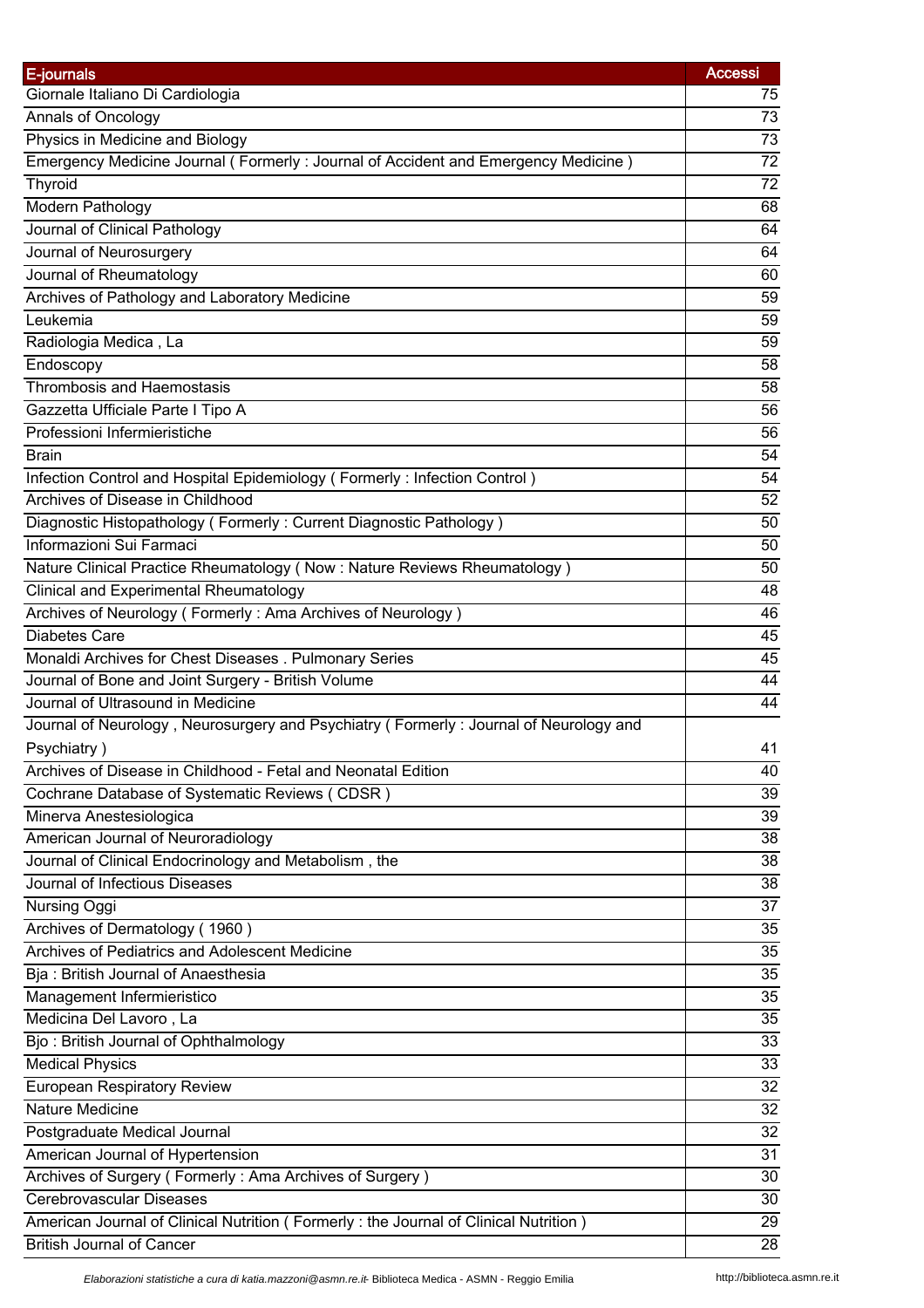| E-journals                                                                   | <b>Accessi</b>  |
|------------------------------------------------------------------------------|-----------------|
| Catheterization and Cardiovascular Interventions                             | 26              |
| Journal of Endocrinological Investigation                                    | 26              |
| Quality and Safety in Health Care (Formerly: Quality in Health Care)         | 26              |
| Cardiovascular Ultrasound                                                    | $\overline{25}$ |
| <b>Human Reproduction</b>                                                    | 25              |
| Infermiere L                                                                 | 25              |
| <b>International Nursing Perspectives</b>                                    | 25              |
| Circulation: Arrhythmia and Electrophysiology                                | 24              |
| Gazzetta Ufficiale Parte ii                                                  | 24              |
| Occupational and Environmental Medicine                                      | 24              |
| American Journal of Epidemiology                                             | $\overline{23}$ |
| <b>Clinical Chemistry</b>                                                    | 23              |
| <b>Critical Care Clinics</b>                                                 | 23              |
| Dialogo Sui Farmaci                                                          | 23              |
| Evidence - Based Nursing                                                     | 23              |
| Gazzetta Ufficiale Della Repubblica Italiana . Parte Prima : Serie Generale  | 23              |
| Minerva Medica                                                               | 23              |
| Recenti Progressi in Medicina                                                | $\overline{23}$ |
| Ambiente E Sicurezza                                                         | 22              |
| <b>Endocrine Reviews</b>                                                     | $\overline{22}$ |
| Journal of Clinical Microbiology                                             | 22              |
| Bjr: British Journal of Radiology                                            | 21              |
| Ejd: European Journal of Dermatology                                         | 21              |
| Gazzetta Ufficiale Della Repubblica Italiana : Regioni                       | 21              |
| Proceedings of the American Thoracic Society                                 | 21              |
| Seminars in Thrombosis and Hemostasis                                        | 21              |
| Ambiente E Sicurezza Sul Lavoro                                              | 20              |
| <b>Clinical and Molecular Allergy</b>                                        | 20              |
| Journal of Perinatology                                                      | 20              |
| American Journal of Human Genetics, The                                      | 19              |
| American Journal of Nursing: AJN                                             | 19              |
| Appalti and Contratti                                                        | 19              |
| <b>Bone Marrow Transplantation</b>                                           | 19              |
| Cutis                                                                        | 19              |
| Evidence - Based Mental Health                                               | 19              |
| Neurosurgery Clinics of North America                                        | 19              |
| Age and Ageing                                                               | 18              |
| European Journal of Endocrinology                                            | 18              |
| <b>JMG Online - Journal of Medical Genetics</b>                              | 18              |
| Medical Letter on Drugs and Therapeutics (Italian Edition)                   | 18              |
| R and P: Ricerca E Pratica                                                   | 18              |
| Scenario                                                                     | 18              |
| Tutor                                                                        | 18              |
|                                                                              | 17              |
| American Journal of Psychiatry, the (Formerly: American Journal of Insanity) | 17              |
| Archives of Otolaryngology - Head and Neck Surgery<br><b>Bmc Nursing</b>     | 17              |
|                                                                              |                 |
| Emergency Medicine Clinics of North America                                  | 17              |
| Epidemiologia E Prevenzione                                                  | 17              |
| Infectious Disease Clinics of North America                                  | 17              |
| Isl . Igiene E Sicurezza Sul Lavoro                                          | 17              |
| Janus                                                                        | 17              |
| Jnci: Journal of the National Cancer Institute                               | 17              |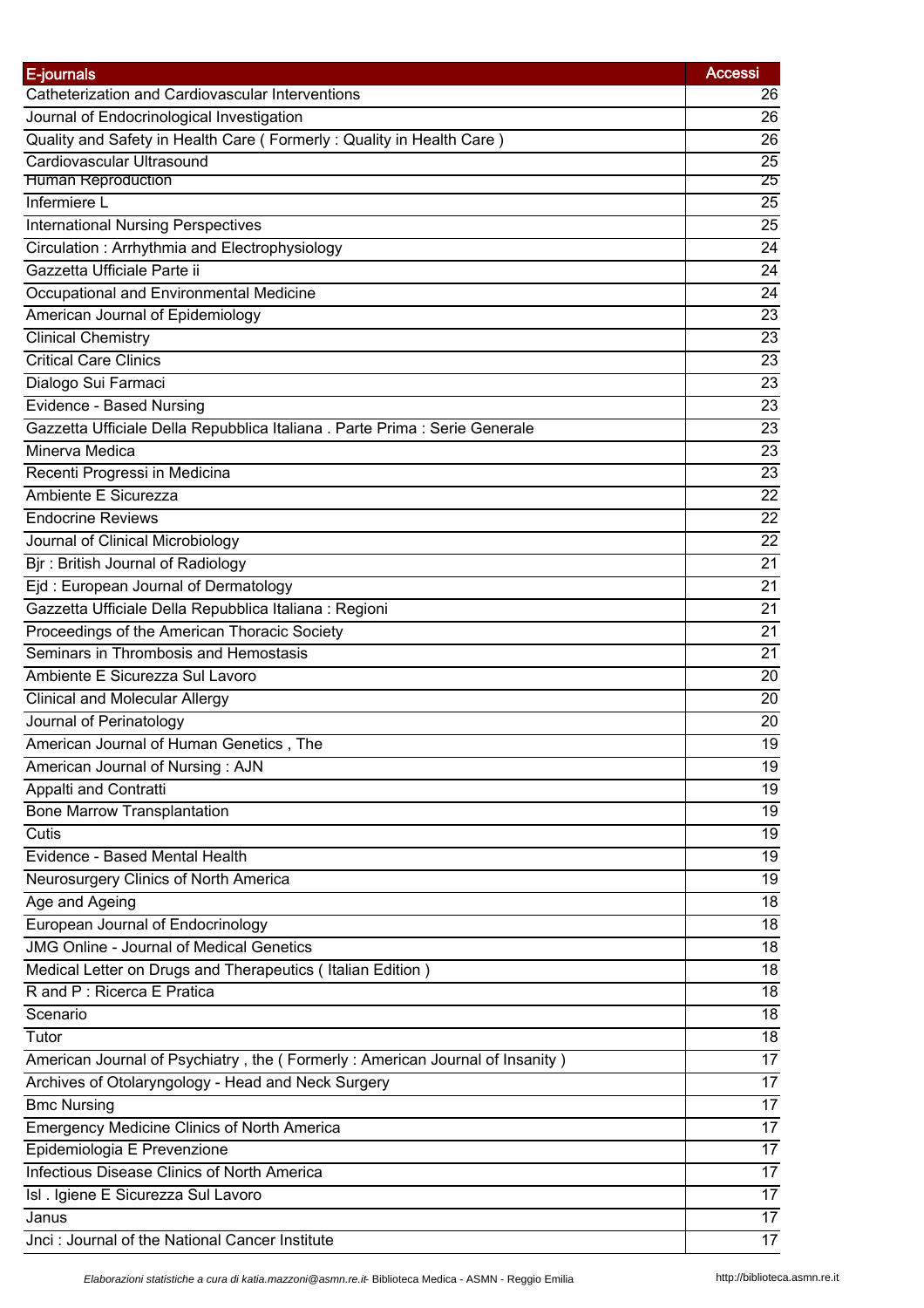| E-journals                                                                             | <b>Accessi</b>  |
|----------------------------------------------------------------------------------------|-----------------|
| Journal of Nuclear Medicine . 1978 (Formerly: Jnm. Journal of Nuclear Medicine)        | 17              |
| Archives of General Psychiatry                                                         | 16              |
| Bollettino D'informazione Sui Farmaci (Bif)                                            | 16              |
| Giornale Italiano di Aritmologia e Cardiostimolazione : GIAC                           | 16              |
| Medicina Dello Sport                                                                   | 16              |
| Physical Therapy (Journal of the American Physical Therapy Association)                | 16              |
| <b>Bmc Pediatrics</b>                                                                  | 15              |
| Evidence - Based Medicine (Absorbed by : ACP Journal Club)                             | 15              |
| Giornale Di Gerontologia                                                               | 15              |
| Giornale Italiano Delle Infezioni Ospedaliere                                          | 15              |
| Mondo Sanitario                                                                        | 15              |
| Acta Anaesthesiologica Italica and Anaesthesia and Intensive Care in Italy             | $\overline{14}$ |
| <b>Bmc Neurology</b>                                                                   | 14              |
| Edilizia E Territorio (Ilsole24ore)                                                    | 14              |
| <b>Human Reproduction Update</b>                                                       | 14              |
| Infermiere Informazione                                                                | 14              |
| Italian Journal of Medicine                                                            | 14              |
| Journal of Rehabilitation Medicine                                                     | 14              |
| Neu - Organo Dell Associazione Nazionale Infermieri                                    | 14              |
| Neuropediatrics (Formerly: Neuropädiatrie)                                             | 14              |
| Prospettive Sociali E Sanitarie                                                        | 14              |
| Seminars in Hematology                                                                 | 14              |
| A .I.C.O.: Organo Ufficiale Dell Associazione Italiana Infermieri Di Camera Operatoria | 13              |
| <b>Archives of Ophthalmology</b>                                                       | 13              |
| <b>Bmc Emergency Medicine</b>                                                          | 13              |
| lo Infermiere                                                                          | 13              |
| Jospt: Journal of Orthopaedic and Sports Physical Therapy                              | 13              |
| Lupus                                                                                  | 13              |
| Minerva Ginecologica                                                                   | 13              |
| <b>Politiche Sanitarie</b>                                                             | $\overline{13}$ |
| <b>Radiation Protection Dosimetry</b>                                                  | 13              |
| Salute E Territorio                                                                    | 13              |
| American Journal of Tropical Medicine and Hygiene, The                                 | 12              |
| Canadian Journal of Neurological Sciences                                              | $\overline{12}$ |
| <b>Diabetes</b>                                                                        | 12              |
| Diabetes Spectrum                                                                      | 12              |
| European Journal of Physical and Rehabilitation Medicine                               | 12              |
| Journal of Asthma and Allergy Educators                                                | $\overline{12}$ |
| Journal of Epidemiology and Community Health                                           | 12              |
| Minerva Chirurgica                                                                     | 12              |
| Rivista Di Psichiatria                                                                 | 12              |
| Sanita Pubblica E Privata                                                              | 12              |
| Acta Cytologica                                                                        | 11              |
|                                                                                        | 11              |
| Acta Otorhinolaryngologica Italica                                                     | 11              |
| Annals of Otology, Rhinology and Laryngology<br><b>Clinical Evidence</b>               |                 |
|                                                                                        | 11              |
| <b>Clinics in Geriatric Medicine</b>                                                   | 11              |
| Journal of Chemotherapy                                                                | 11              |
| Nephrology Dialysis Transplantation                                                    | 11              |
| Pediatric Clinics of North America                                                     | 11              |
| Scandinavian Journal of Gastroenterology                                               | 11              |
| Surgical Clinics of North America                                                      | 11              |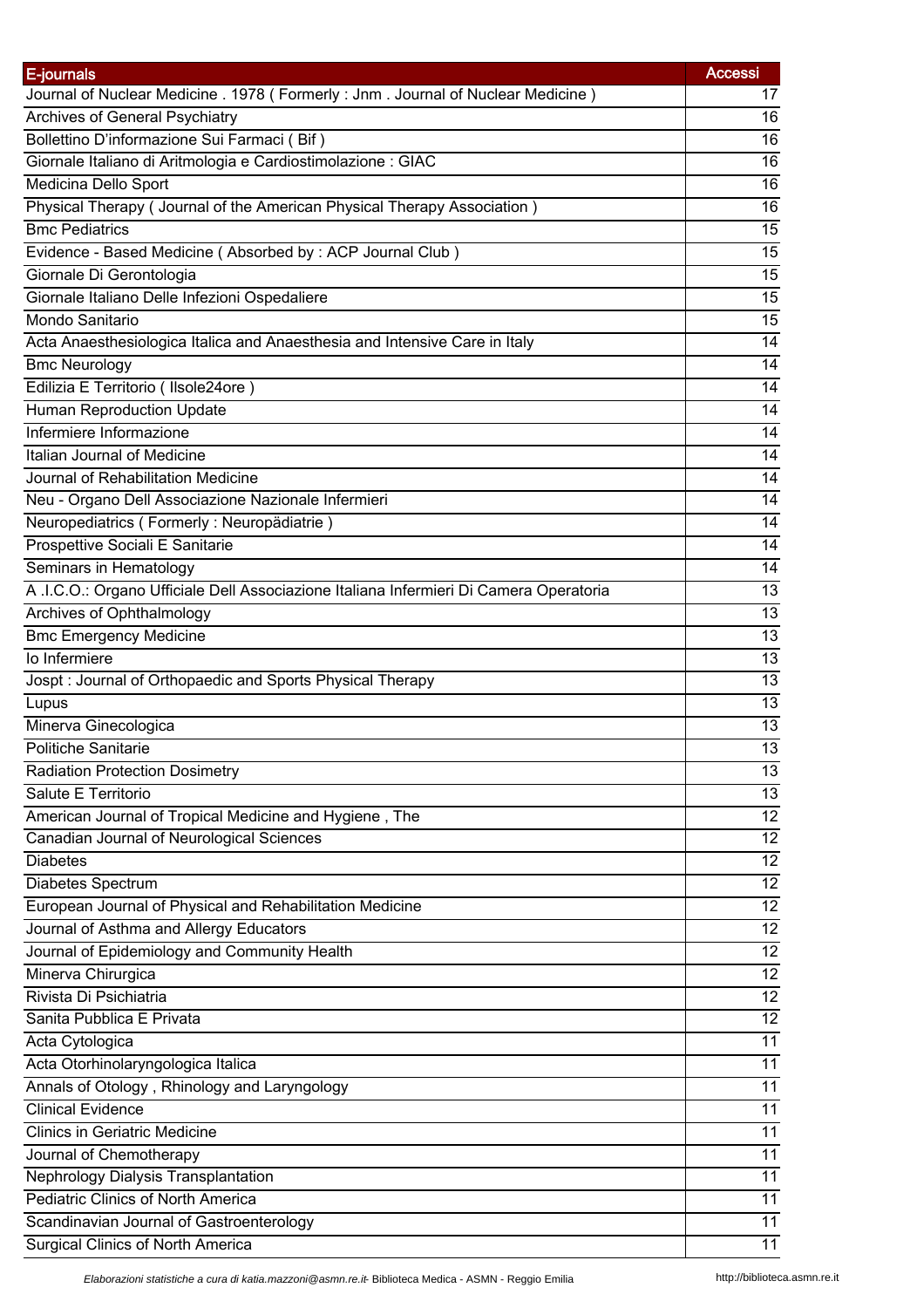| E-journals                                                            | <b>Accessi</b>   |
|-----------------------------------------------------------------------|------------------|
| Sviluppoeo E Rganizzazione                                            | 11               |
| Anesthesiology Clinics of North America (Now: Anesthesiology Clinics) | 10               |
| Archives of Facial Plastic Surgery                                    | 10               |
| <b>Bmc Cancer</b>                                                     | 10               |
| <b>Bollettino Sifo</b>                                                | 10               |
| Europa Medicophysica                                                  | 10               |
| For                                                                   | 10               |
| Giornale Italiano Di Farmacologia Clinica                             | 10               |
| Hematology / Oncology Clinics of North America                        | 10               |
| Minerva Pediatrica                                                    | 10               |
| Organizzazione Sanitaria                                              | 10               |
| Professione . Sanità Pubblica e Medicina Pratica                      | 10               |
| Radiologic Clinics of North America                                   | 10               |
| Rischio Sanita                                                        | 10               |
| Rivista Italiana Di Cure Palliative                                   | 10               |
| Schizophrenia Bulletin                                                | 10               |
| <b>Advances in Nursing Science</b>                                    | 9                |
|                                                                       |                  |
| Care                                                                  | 9                |
| Dedalo                                                                | $\overline{9}$   |
| Emergency Medicine Practice . Edizione Italiana                       | $\boldsymbol{9}$ |
| Epidemiologic Reviews                                                 | 9                |
| Gastrointestinal Endoscopy Clinics of North America                   | 9                |
| Gimpios                                                               | $\overline{9}$   |
| Giornale Italiano Di Dermatologia E Venereologia                      | 9                |
| Guida Al Pubblico Impiego                                             | $\boldsymbol{9}$ |
| Hypertension                                                          | $\boldsymbol{9}$ |
| Minerva Cardioangiologica                                             | 9                |
| Nursing Research                                                      | 9                |
| Rheumatic Diseases Clinics of North America                           | 9                |
| Rivista Di Diritto Delle Professioni Sanitarie                        | $\overline{9}$   |
| Rivista Trimestrale Degli Appalti                                     | 9                |
| Sole 24 Ore, II                                                       | 9                |
| Tendenze Nuove (Il Mulino)                                            | 9                |
| Tumori                                                                | 9                |
| Acta Dermato - Venereologica                                          | 8                |
| <b>Bmc Pulmonary Medicine</b>                                         | 8                |
| Cochrane Library                                                      | 8                |
| Dermatology (Formerly: Dermatologica)                                 | 8                |
| Geriatrics                                                            | 8                |
| Giornale Italiano Di Ortopedia E Traumatologia                        | 8                |
| Journal of Bone and Mineral Research                                  | 8                |
| Journal of Medical Ethics                                             | 8                |
| <b>Nature Genetics</b>                                                | 8                |
| <b>Practical Neurology</b>                                            | 8                |
| Qjm: an International Journal of Medicine                             | 8                |
| Sarcoidosis, Vasculitis and Diffuse Lung Diseases                     | 8                |
| Seminars in Diagnostic Pathology                                      | 8                |
|                                                                       | 7                |
| Allergy - Supplement                                                  | 7                |
| Antincendio (Comprende Annuario Della Sicurezza)                      |                  |
| <b>Bmc Gastroenterology</b>                                           | 7                |
| <b>Bmc Infectious Diseases</b>                                        | 7                |
| <b>Bmc Musculoskeletal Disorders</b>                                  | 7                |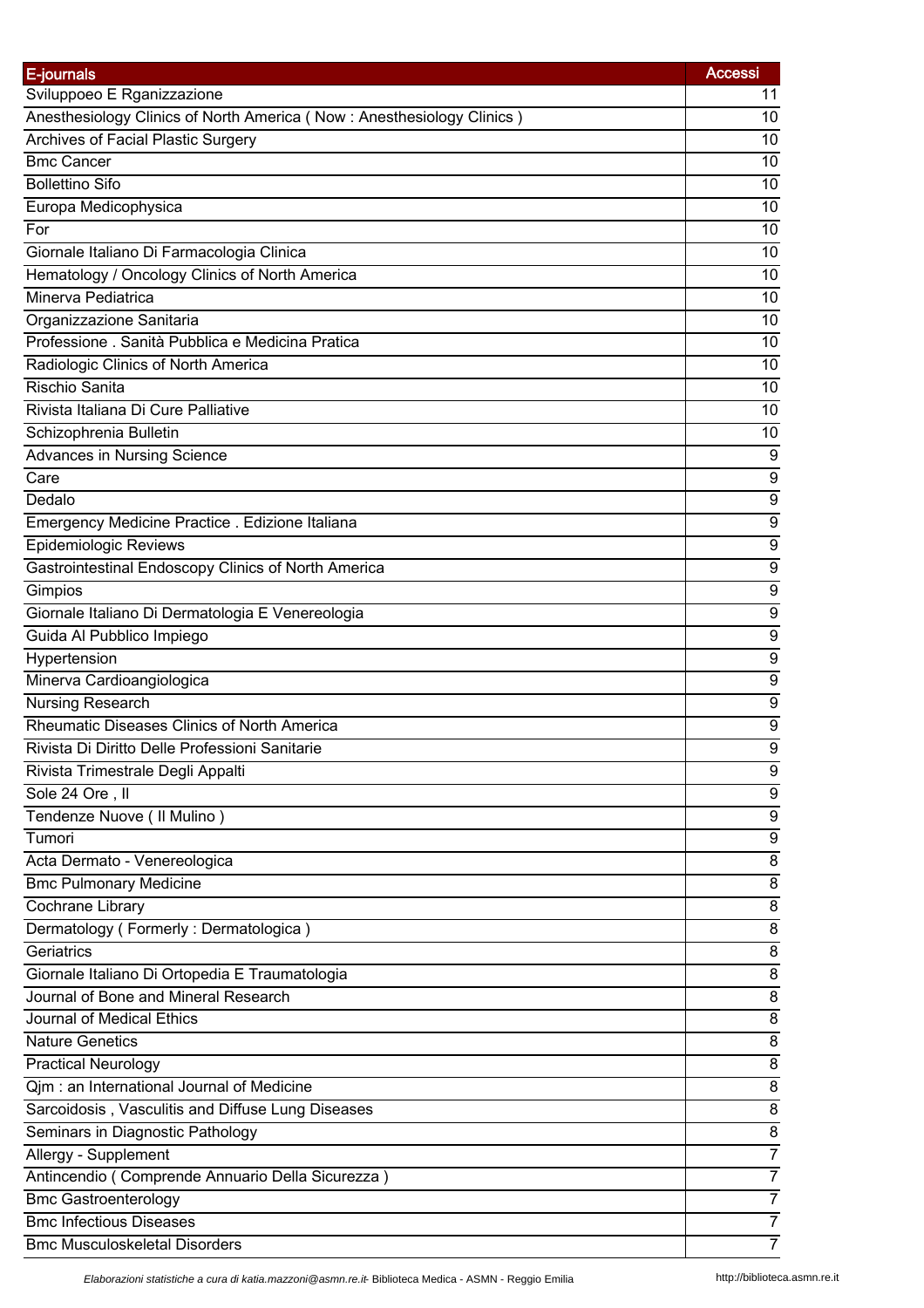| E-journals                                                                     | <b>Accessi</b> |
|--------------------------------------------------------------------------------|----------------|
| <b>Bmc Public Health</b>                                                       | 7              |
| <b>Bmc Surgery</b>                                                             | 7              |
| <b>British Medical Bulletin</b>                                                | 7              |
| Clinical and Experimental Obstetrics and Gynecology                            | 7              |
| Didatticamente                                                                 | 7              |
| Endocrinology and Metabolism Clinics of North America                          | 7              |
| European Journal of Human Genetics                                             | $\overline{7}$ |
| Eye                                                                            | 7              |
| International Journal of Epidemiology                                          | $\overline{7}$ |
| International Journal of Sports Medicine                                       | 7              |
| Italian Journal of Occupational and Environmental Hygiene                      | $\overline{7}$ |
| Journal of Orthopaedic Research                                                | 7              |
| N and A: En and Ei                                                             | 7              |
| Qualita                                                                        | $\overline{7}$ |
| <b>Sexually Transmitted Infections</b>                                         | 7              |
| Thoracic Surgery Clinics (Formerly: Chest Surgery Clinics of North America)    | 7              |
| Annals of Clinical Microbiology and Antimicrobials                             | $\,6$          |
| Arthritis Research and Therapy (Formerly: Arthritis Research)                  | $\,6$          |
| Attualita in Senologia                                                         | $\overline{6}$ |
| <b>Bmc Anesthesiology</b>                                                      | $\,6$          |
| <b>Bmc Health Services Research</b>                                            | $\,6$          |
| <b>British Journal of Pharmacology</b>                                         | 6              |
| <b>Clinical Nursing Research</b>                                               | $\overline{6}$ |
| Elettrificazione (Milano)                                                      | $\,6$          |
| Endocrinology                                                                  | $\,6$          |
|                                                                                |                |
| <b>Family Practice</b>                                                         | $\,6$<br>$\,6$ |
| Giornale Italiano Di Nefrologia<br>International Journal of Impotence Research | 6              |
| Journal of Public Health (Formerly: Journal of Public Health Medicine)         |                |
| Journal of the National Cancer Institute (Monographs)                          | 6<br>6         |
| <b>Medical Humanities</b>                                                      | 6              |
| Medico E Bambino                                                               |                |
| <b>Nutrition Journal</b>                                                       | 6              |
| Rivista Italiana Di Chirurgia Plastica                                         | 6<br>6         |
|                                                                                |                |
| Tecnica Ospedaliera                                                            | 6              |
| AJOT: American Journal of Occupational Therapy                                 | 5              |
| <b>Ausl Notizie</b>                                                            | 5              |
| <b>Biomedical Instrumentation and Technology</b>                               | $\overline{5}$ |
| <b>Bmc Geriatrics</b>                                                          | $\sqrt{5}$     |
| British Journal of Dermatology, Supplement                                     | $\sqrt{5}$     |
| <b>Dossier Ambiente</b>                                                        | 5              |
| European Journal of Public Health, The                                         | 5              |
| European Neurology                                                             | $\overline{5}$ |
| Guida Al Diritto (Il Sole 24 Ore)                                              | 5              |
| International Journal for Quality in Health Care                               | 5              |
| International Journal of Obesity 2005                                          | $\sqrt{5}$     |
| Medico E Paziente                                                              | 5              |
| Minerva Ortopedica E Traumatologica                                            | 5              |
| <b>Neurosurgical Focus</b>                                                     | $\overline{5}$ |
| Nursing Clinics of North America                                               | 5              |
| Oncogene                                                                       | 5              |
| Otolaryngologic Clinics of North America                                       | 5              |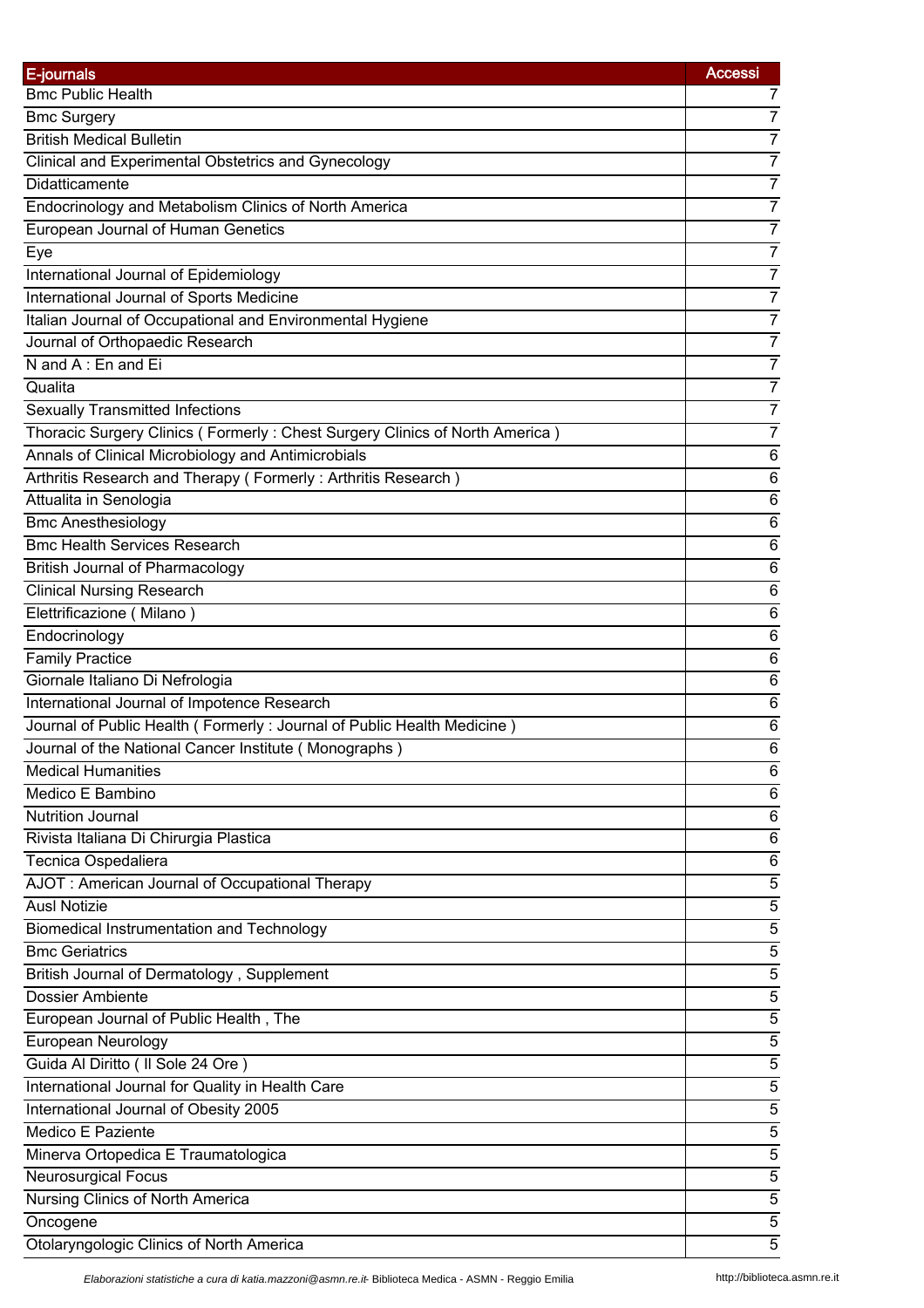| E-journals                                                         | <b>Accessi</b>                 |
|--------------------------------------------------------------------|--------------------------------|
| Psychiatric Services (Formerly: Hospital and Community Psychiatry) | 5                              |
| Salute E Societa                                                   | 5                              |
| Seminars in Liver Disease                                          | 5                              |
| Seminars in Vascular Surgery                                       | 5                              |
| Uni - Notizie                                                      | 5                              |
| AIDS Patient Care and Stds                                         | 4                              |
| Asian Cardiovascular and Thoracic Annals                           | 4                              |
| <b>Bioetica</b>                                                    | 4                              |
| <b>Bmc Medical Ethics</b>                                          | 4                              |
| <b>Clinical Pharmacology and Therapeutics</b>                      | 4                              |
| Ecologia Della Mente                                               | 4                              |
| <b>Epileptic Disorders</b>                                         | 4                              |
| European Journal of Clinical Nutrition                             | 4                              |
| Giust . It                                                         | 4                              |
| Guida Normativa ( Il Sole 24 Ore )                                 | 4                              |
| Health Care Management Science                                     | 4                              |
| <b>Health Policy and Planning</b>                                  | 4                              |
| <b>Healthcare Informatics</b>                                      | 4                              |
| <b>Human Molecular Genetics</b>                                    | 4                              |
| <b>IEEE Transactions on Medical Imaging</b>                        | 4                              |
| Immunology and Cell Biology                                        | 4                              |
| Infermieristica Basata Sull Evidenza                               | 4                              |
| Italian Journal of Pediatrics                                      | 4                              |
| Journal of Assisted Reproduction and Genetics                      | 4                              |
| Journal of Biomechanics                                            | 4                              |
| Journal of Neurointerventional Surgery                             | 4                              |
| Neuroscientist, The                                                | 4                              |
| <b>Noos</b>                                                        | 4                              |
| Nutritional Therapy and Metabolism                                 | 4                              |
| Otolaryngology - Head and Neck Surgery                             | 4                              |
| Pediatria Oggi, Medica E Chirurgica                                | 4                              |
| Pediatric Anesthesia (Paediatric Anaesthesia)                      | 4                              |
| Physica Medica                                                     | 4                              |
| Psichiatria Di Comunita                                            | 4                              |
| Reproductive Biology and Endocrinology                             | 4                              |
| Rivista Italiana Di Nutrizione Parenterale Ed Enterale             | 4                              |
| Seminars in Nuclear Medicine                                       | 4                              |
| Thrombosis Journal                                                 | 4                              |
| Treatment Guidelines from the Medical Letter (Italian Edition)     | 4                              |
| World Journal of Surgical Oncology                                 | 4                              |
| Alimenta Lex                                                       | 3                              |
| Annales D'otolaryngologie Et De Chirurgie Cervico - Faciale        | $\ensuremath{\mathsf{3}}$      |
| Arco Di Giano                                                      | $\overline{3}$                 |
| <b>Bmc Dermatology</b>                                             | $\ensuremath{\mathsf{3}}$      |
|                                                                    |                                |
| <b>Bmc Family Practice</b><br><b>Bmc Palliative Care</b>           | 3<br>$\ensuremath{\mathsf{3}}$ |
|                                                                    |                                |
| <b>Bmc Pregnancy and Childbirth</b>                                | 3                              |
| Clinics in Laboratory Medicine                                     | $\overline{3}$                 |
| Diabetes, Nutrition and Metabolism                                 | $\overline{3}$                 |
| Economia E Management                                              | $\ensuremath{\mathsf{3}}$      |
| Educazione Sanitaria E Promozione Della Salute                     | 3                              |
| Health and Quality of Life Outcomes                                | 3                              |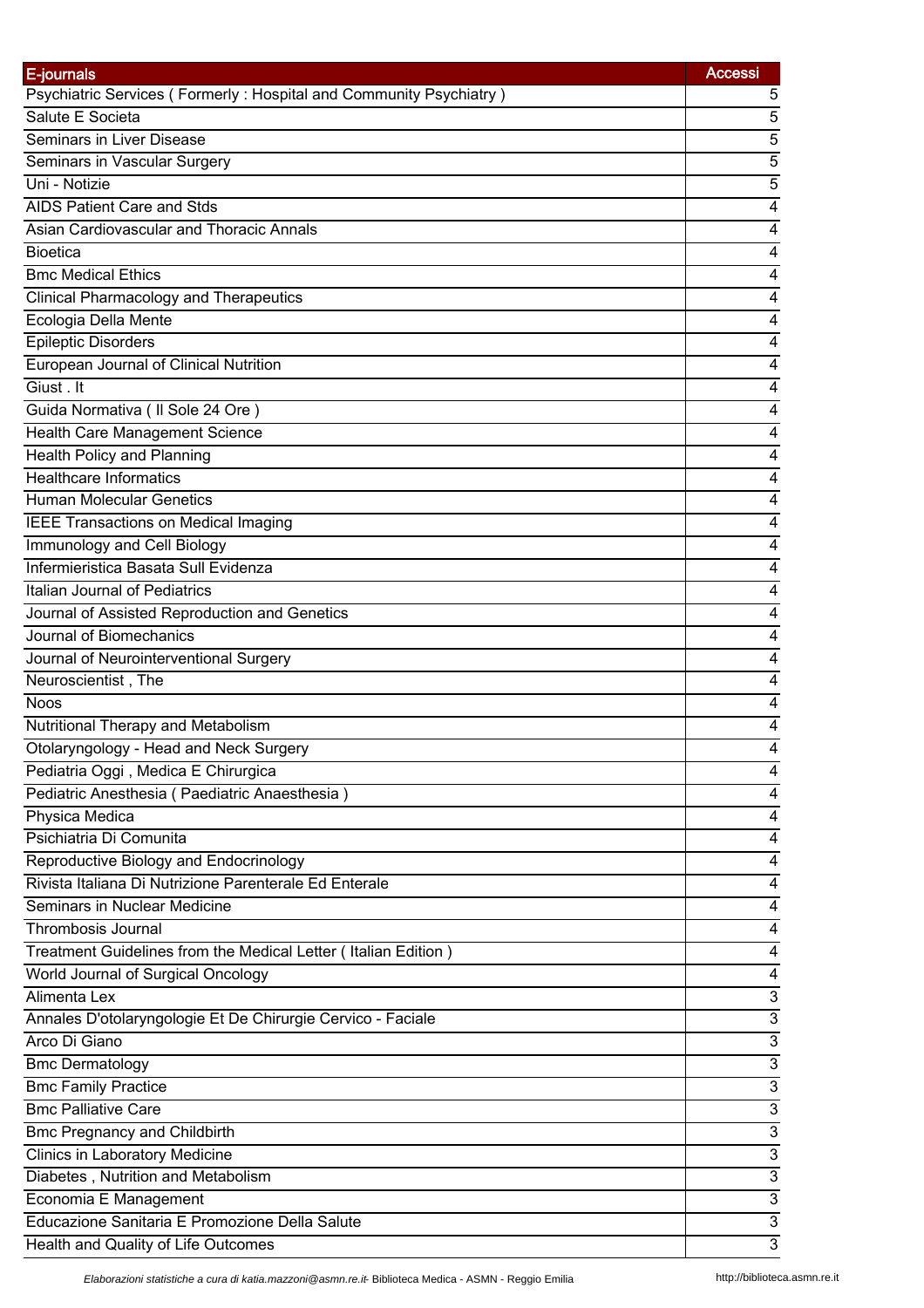| E-journals                                                                                       | <b>Accessi</b>                     |
|--------------------------------------------------------------------------------------------------|------------------------------------|
| <b>Health Promotion International</b>                                                            | 3                                  |
| Imaging                                                                                          | 3                                  |
| <b>Injury Prevention</b>                                                                         | 3                                  |
| Ipertensione E Prevenzione Cardiovascolare                                                       | 3                                  |
| Journal of Cerebral Blood Flow and Metabolism                                                    | 3                                  |
| Journal of Exposure Analysis and Environmental Epidemiology                                      | $\overline{3}$                     |
| Journal of Human Genetics                                                                        | $\overline{3}$                     |
| Journal of Investigative Dermatology                                                             | $\overline{3}$                     |
| Kidney International                                                                             | $\overline{3}$                     |
| Lex Legislazione Italiana                                                                        | 3                                  |
| <b>Medical Clinics of North America</b>                                                          | 3                                  |
| Molecular Human Reproduction (Mhr): Basic Science of Reproductive Medicine                       | $\overline{3}$                     |
| Ospedali Ditalia . Chirurgia                                                                     | $\overline{3}$                     |
| Prezzi Informativi Dell Edilizia Impianti Elettrici                                              | $\overline{3}$                     |
| Sicurezza                                                                                        | 3                                  |
| Soins Cadres                                                                                     | 3                                  |
| U and C: Unificazione and Certificazione                                                         | $\overline{3}$                     |
| Adverse Drug Reaction Bulletin . Edizione Italiana                                               | $\overline{2}$                     |
| Agenzia Sanitaria Italiana: Asi                                                                  | $\overline{2}$                     |
| Alcohol and Alcoholism                                                                           | $\overline{2}$                     |
| Alimenti E Bevande                                                                               | $\overline{2}$                     |
| Alr - Rivista Di Anestesia Loco - Regionale E Terapia Antalgica                                  | $\overline{2}$                     |
| Annali dell'Istituto Superiore di Sanità                                                         | $\overline{2}$                     |
| Annals of General Hospital Psychiatry (Now: Annals of General Psychiatry)                        | $\overline{2}$                     |
| Annals of Occupational Hygiene, The                                                              | $\overline{c}$                     |
| <b>Biblioteche Oggi</b>                                                                          | $\overline{2}$                     |
| <b>Bmc Medical Imaging</b>                                                                       | $\overline{2}$                     |
| <b>Bmc Medical Research Methodology</b>                                                          | $\overline{2}$                     |
| <b>Bmc Medicine</b>                                                                              | $\boldsymbol{2}$                   |
| <b>Bmc Women's Health</b>                                                                        | $\overline{2}$                     |
| Bollettino Ufficiale Regionale Emilia - Romagna                                                  | $\boldsymbol{2}$                   |
| <b>British Dental Journal</b>                                                                    | $\sqrt{2}$                         |
| <b>Cerebral Cortex</b>                                                                           | $\overline{2}$                     |
| Clinical Lymphoma, Myeloma and Leukemia                                                          | $\overline{2}$                     |
| Condizionamento Dell'aria . Milano (Now : Cda . Milano)                                          | $\overline{2}$                     |
| Cytogenetic and Genome Research (Formerly: Cytogenetics and Cell Genetics)                       | $\overline{2}$                     |
|                                                                                                  |                                    |
| Danno E Responsabilità                                                                           | $\boldsymbol{2}$<br>$\overline{2}$ |
| Genetic Counseling (Formerly : Journal De Génétique Humaine)<br><b>Health Education Research</b> | $\overline{2}$                     |
|                                                                                                  |                                    |
| I - Ged : Informazioni Sulla Gestione Elettronica Dei Documenti                                  | $\overline{2}$                     |
| Informatica Ed Enti Locali - E - Gov                                                             | $\overline{2}$                     |
| Installatore Italiano                                                                            | $\overline{2}$                     |
| Internista, L                                                                                    | $\overline{2}$                     |
| Journal of Medicine and Philosophy, The                                                          | $\overline{2}$                     |
| Journal of the Medical Library Association                                                       | $\overline{2}$                     |
| Journal of Translational Medicine                                                                | $\boldsymbol{2}$                   |
| Laboratory Investigation                                                                         | $\overline{2}$                     |
| Lavoro Nelle Pubbliche Amministrazioni, Il                                                       | $\overline{2}$                     |
| Minerva Pneumologica                                                                             | $\overline{2}$                     |
| Monaldi Archives for Chest Diseases . Cardiac Series                                             | $\overline{2}$                     |
| MP. Molecular Pathology (Formerly: JCP. Clinical Molecular Pathology)                            | $\overline{2}$                     |
| Mr - Giornale Italiano Di Medicina Riabilitativa                                                 | $\overline{2}$                     |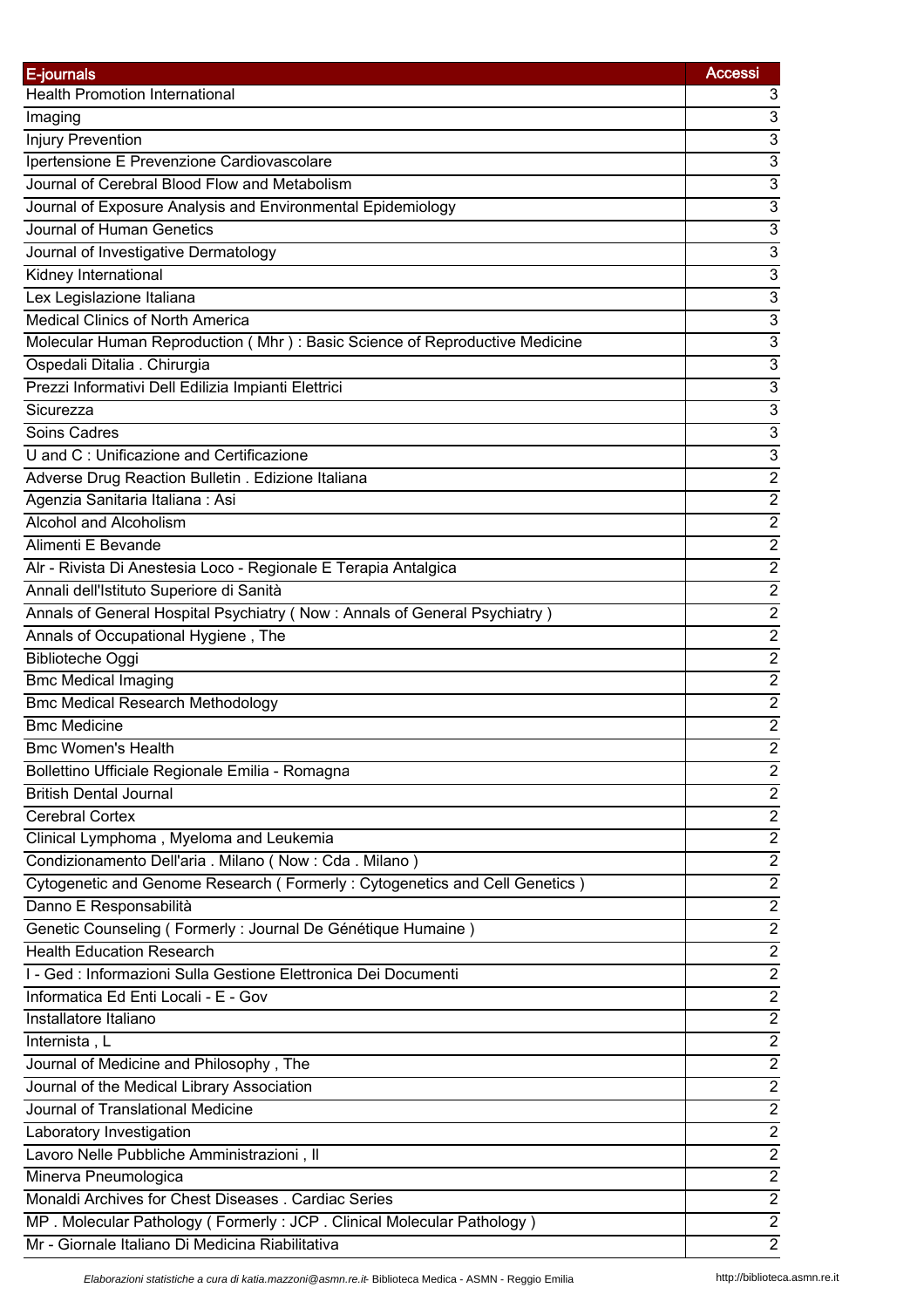| E-journals                                                                 | <b>Accessi</b>   |
|----------------------------------------------------------------------------|------------------|
| Panorama Della Sanita                                                      | 2                |
| Pediatra Per Amico                                                         | $\overline{c}$   |
| Physics Today                                                              | $\overline{2}$   |
| Presse Médicale . 1983 (Formerly : Nouvelle Presse Médicale)               | $\overline{2}$   |
| <b>Prostate Cancer and Prostatic Diseases</b>                              | $\overline{c}$   |
| Revue De Pneumologie Clinique (Formerly: Poumon Et Le Coeur)               | $\boldsymbol{2}$ |
| Salute Umana                                                               | $\overline{2}$   |
| Spallanzani, Lo                                                            | $\overline{2}$   |
| <b>Tobacco Control</b>                                                     | $\overline{2}$   |
| Tuttonormel                                                                | $\overline{2}$   |
| Weekly Epidemiological Record                                              | $\overline{2}$   |
| <b>Western Journal of Nursing Research</b>                                 | $\overline{2}$   |
| Aggiornamento Medico                                                       | 1                |
| Alcohol Research and Health (Formerly: Alcohol Health and Research World)  | 1                |
| American Journal of Medical Genetics Part B: Neuropsychiatric Genetics     | 1                |
| American Journal of Medical Genetics Part C : Seminars in Medical Genetics | 1                |
| American Journal of Sports Medicine                                        | 1                |
| Annali Della Sanita Pubblica                                               | 1                |
| <b>Applied Ergonomics</b>                                                  | 1                |
| <b>Bmc Biochemistry</b>                                                    | 1                |
| <b>Bmc Blood Disorders</b>                                                 | 1                |
| <b>Bmc Cardiovascular Disorders</b>                                        | 1                |
| <b>Bmc Clinical Pharmacology</b>                                           | 1                |
| <b>Bmc Endocrine Disorders</b>                                             | 1                |
| <b>Bmc Microbiology</b>                                                    | 1                |
| <b>Bmc Nephrology</b>                                                      | 1                |
| Bmc Nuclear Medicine (Continued by: BMC Medical Physics)                   | 1                |
| <b>Bmc Ophthalmology</b>                                                   | 1                |
| <b>Bmc Psychiatry</b>                                                      | 1                |
| <b>Bmc Urology</b>                                                         | 1                |
| <b>Bollettino Aib</b>                                                      | 1                |
| Bollettino Per Le Farmacodipendenze E L Alcolismo                          | 1                |
| Ca Granda, La                                                              | 1                |
| Caleidoscopio Italiano                                                     | 1                |
| <b>Cancer Gene Therapy</b>                                                 | 1                |
| Cardiovascular Diabetology                                                 |                  |
| Cell Research                                                              | 1                |
| Cochrane Central Register of Controlled Trials (Cctr)                      | 1                |
|                                                                            | 1                |
| Computerworld Italia                                                       | 1                |
| Contabilità Finanza E Controllo                                            | 1                |
| Contratti Dello Stato E Degli Enti Pubblici                                | 1                |
| <b>Family Process</b>                                                      | 1                |
| Foro Amministrativo - C.D.S. (II)                                          | 1                |
| Gene Therapy                                                               | 1                |
| Giornale Degli Igienisti Idustriali                                        | 1                |
| Giornale Dell'installatore Elettrico                                       | 1                |
| Giornale Italiano Di Oncologia                                             | 1                |
| Helios - Aggiornamenti in Wound Care                                       | 1                |
| Imq Notizie                                                                | 1                |
| Infanzia E Adolescenza                                                     | 1                |
| Inquiry - the Journal of Health Care Organization                          |                  |
| International Journal of Psychoanalysis                                    | 1                |